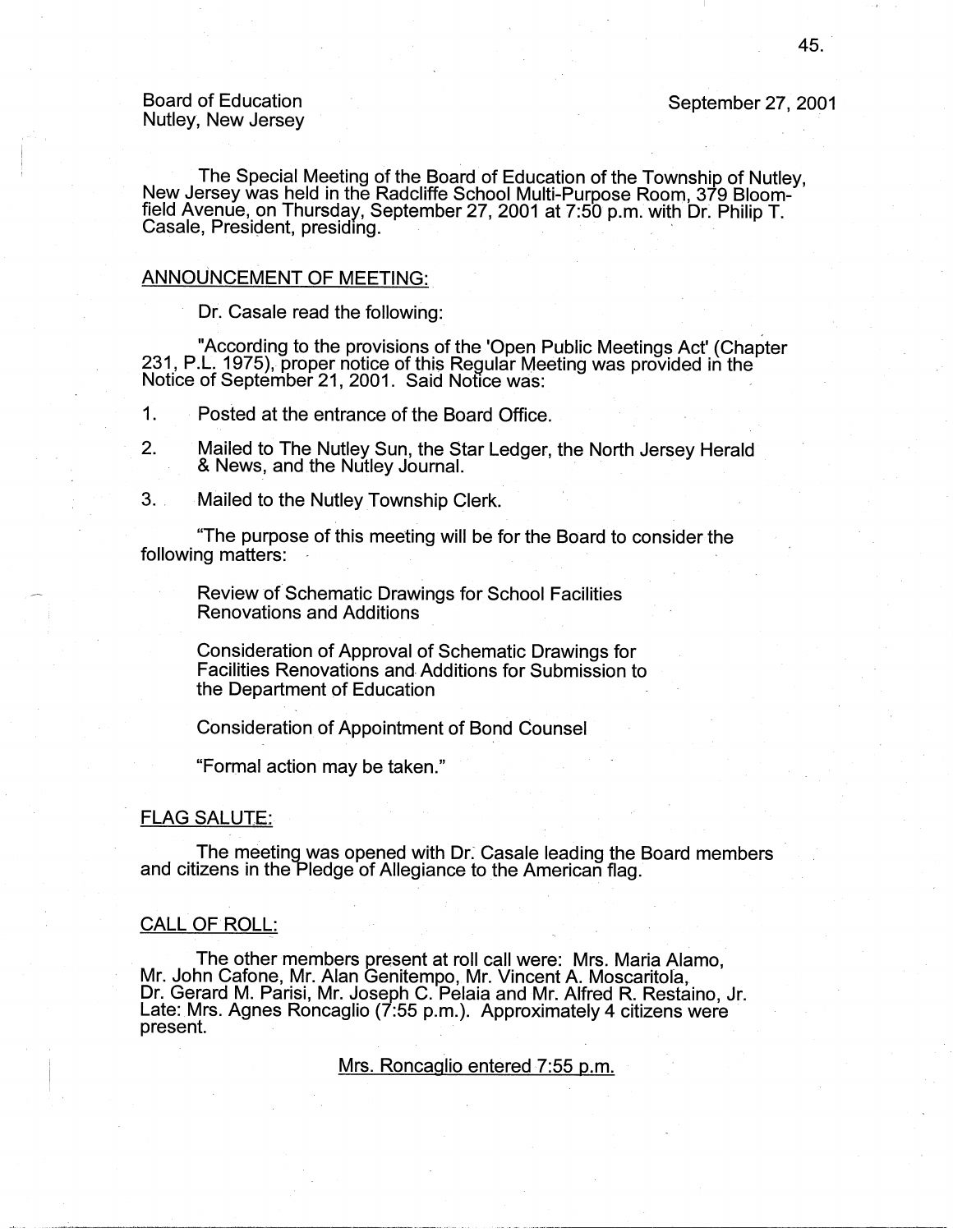# HEARING OF CITIZENS (Agenda Items Only):

#### None

# REVIEW OF SCHEMATIC DRAWINGS FOR SCHOOL FACILITIES RENOVATIONS AND ADDITIONS

Dr. Casale introduced Lee Heckendorn, of DCM Architecture, Inc., who went through the schematic drawings one building at a time pointing out in detail the renovations and additions. Also present from Tri-Tech Engineering were Alan Forziati, Wai Lee and Joe Grabowski.

. After reviewing each building, there were various questions asked by the Board members. In particular, Mr. Cafone was concerned about the grandparents and other senior citizens walking down a flight of steps if the Yantacaw auditorium is moved to the basement level. Mr. Pelaia commented that he would like to see artist renderings of what Franklin School would look like since he felt it was hard to visualize what the architect was proposing.

Mr. Forziati stated that the five-year plan has been given preliminary approval. He said that what we are approving is that this scope of work reflects what we said we were going to do in the five-year plan. He noted that this will make it take shape.

Mr. Grabowski wanted to make it clear that the designs are at the schematic phase and are not very concrete or very detailed. He noted that once this approval is passed is when the design and development will take place. He said a presentation will come before the Board and detailed questions will be discussed. That is when the Board will sign off on the final construction documents. The contract of the contract of the contract of the contract of the contract of the contract of the

· Mr. Forziati said the approval tonight hinges on moving to the next step where we can then fill out the project application where we show the state each of these schools as a project and each of the components of that project. He noted that it will allow the state to finalize the amount they will fund us and what the remaining portion the district will be responsible for.

Mr. Heckendorn said the Board cannot go to the next level until the draft determination letter is accepted. He noted by the Board's approval tonight it no longer becomes a draft but a benchmark that allows you to go to the state and formally ask them what their contribution will be.

Mr. Sincaglia stated that what we propose to do has to be in the five-year plan but that does not mean we have to do everything that is in the plan.

Several Board members expressed concerns that the public will still be allowed to continue to have some input in our plans since the public will be voting on the referendum.

Mr. Forziati said once we go to the next phase that is when we present the public with a slide show and let them know what has taken place.

Dr. Casale suggested that we entertain the prepared motion.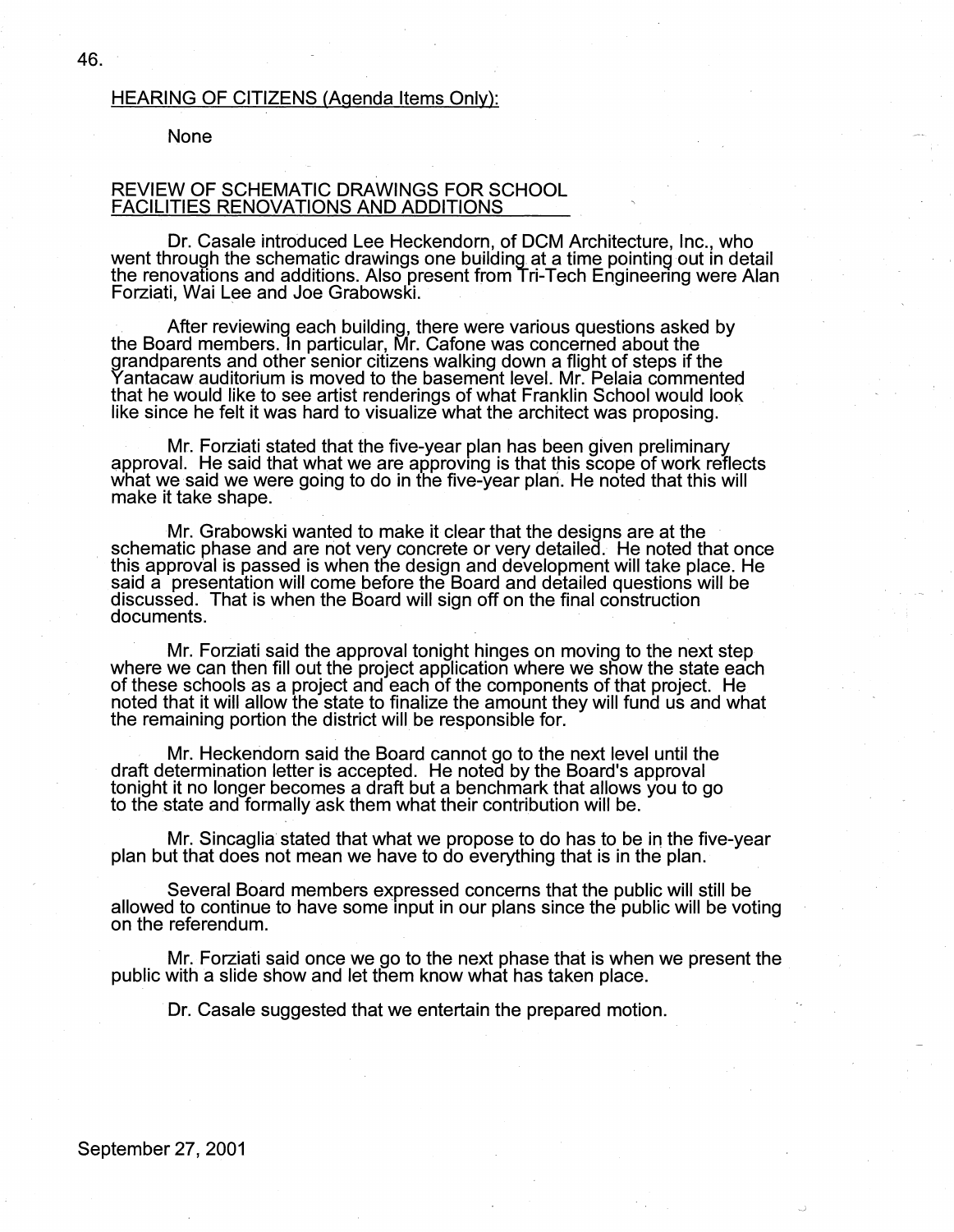# ACCEPTANCE OF DEPARTMENT OF EDUCATION DETERMINATION OF LONG-RANGE FACILITIES PLAN AND APPROVAL OF PROPOSED SCOPE OF WORK

Mr. Moscaritola presented and moved the adoption of the following resolution, seconded by Mrs. Alamo. On a roll call vote the resolution was unanimously adopted:

BE IT RESOLVED, That the Board accepts the draft letter of the final determination by the New Jersey Department of Education of the district's Long-Range Facilities Plan (LRFP), and

BE IT FURTHER RESOLVED, That the Board finds and determines that the proposed scope of work as submitted by DCM Architecture, Inc. is consistent with the district's LFRP,<br>and and  $\overline{\phantom{a}}$  and  $\overline{\phantom{a}}$  and  $\overline{\phantom{a}}$  and  $\overline{\phantom{a}}$  and  $\overline{\phantom{a}}$ 

BE IT FURTHER RESOLVED, That the Board authorizes DCM Architecture, Inc. to proceed with the development of projects consistent with the district's LRFP for submission to the New Jersey Department of Education in anticipation of a public referendum.

Dr. Casale said that the consideration for bond counsel needs to be discussed, not necessarily voted on, because it is a Special meeting and was on the published agenda.

Dr. Casale asked Mr. Forziati if based on the information that he just received from the bond counsel firm would he be able to make a recommendation.

Mr. Forziati responded that he would need more time to make a solid recommendation on a particular firm.

Dr. Casale suggested that Tri-Tech be provided more time to make a recommendation in light of the new information received.

Mr. Cafone asked what firm provided Mr. Forziatiwith new information.

. Dr. Casale responded that they have information from Waters, McPherson, McNeil!, P.C. dated July 12, 2001 but for some reason was not made available until September 27, 2001.

Mr. Restaino stated that a lot of trust has been put in Lee Heckendorn and Alan Forziati and it would be prudent on our part to allow Tri-Tech to give their opinion on the bond counsel.

Mr. Pelaia agreed with Mr. Restaino that more time should be given for Tri-Tech to look into the bond counsel firm.

Mr. Sincaglia commented that the only item that changed with respect to the letter received today was that in the event there was a defeated election the Board would only be bound to pay \$2,500.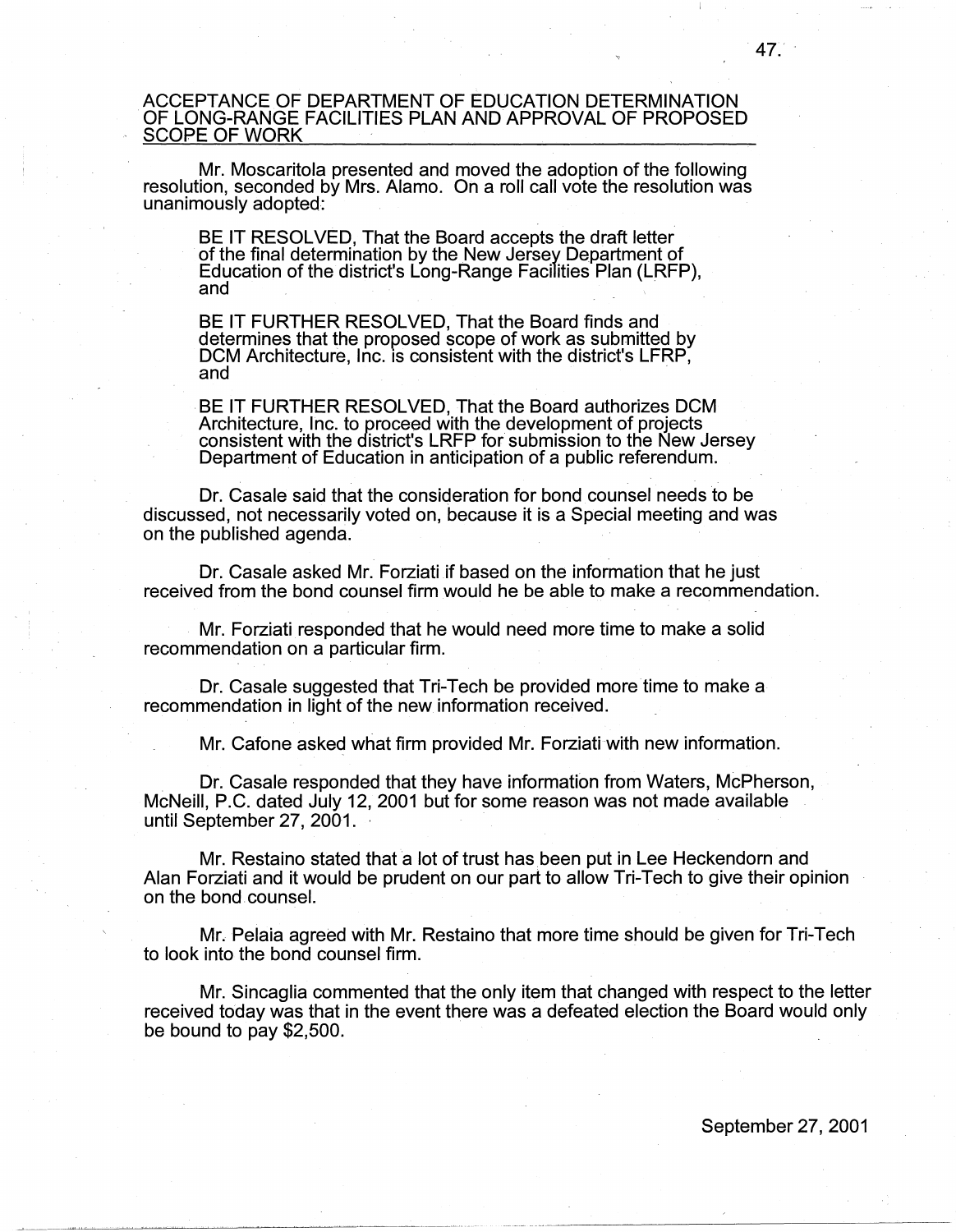Dr. Casale reiterated the fact that Tri-Tech would not only come in with a recommendation but also an explanation and rationale on why a particular firm was selected.

Mr. Restaino reiterated that the construction management firm should have some involvement in this decision.

Dr. Parisi asked about the packet that he recently received as a new Board member regarding the bond counsel firms. Mr. Sincaglia explained that the information given to Dr. Parisi and Mr. Genitempo was previously given to the other Board members at an earlier date, prior to their being on the Board.

Mr. Catone wanted it clarified that the Board's law firm, Gaccione, Pomaco & Beck, received a letter on July 16 from Waters, McPherson, McNeil!, P.C. and it was received by the Board today, September 27, 2001.

Mr. Sincaglia said according to the fax cover sheet the law firm said they had this letter and they were not sure if he had it in his file so they sent it today. Mr. Sincaglia noted that he was not aware of the fact that our law firm was involved in this matter.

Mr. Catone asked Dr. Casale if the Board ever asked our Board attorney to handle this matter. Dr. Casale stated that all communication goes through the Board attorney.

Mr. Catone asked Mr. Sincaglia if that was the case. Mr. Sincaglia said he was not sure what Mr. Catone was asking.

Mr. Catone asked if we asked Gaccione, Pomaco & Beck to solicit or ask for clarification from any of the people who were involved in the bond counsel process.

Mr. Sincaglia responded that he did not.

Dr. Casale stated that he authorized our attorney to be in contact with the architect because he felt it was not proper for himself to be in contact with them.

Mr. Catone stated that it is proper for our Business Administrator who was contacted by the other parties involved and he did not understand how this happened.

Mr. Catone said that we do need to ask our Board attorney what happened since July 16.

It was agreed by the Board to wait until the next meeting for Tri-Tech's recommendation regarding the appointment of the bond counsel.

# ADJOURNMENT:

There being no further business to come before the Board, on motion made by Mr. Pelaia, seconded by Mr. Restaino, the meeting was adjourned at 10:07 p.m.

September 27, 2001